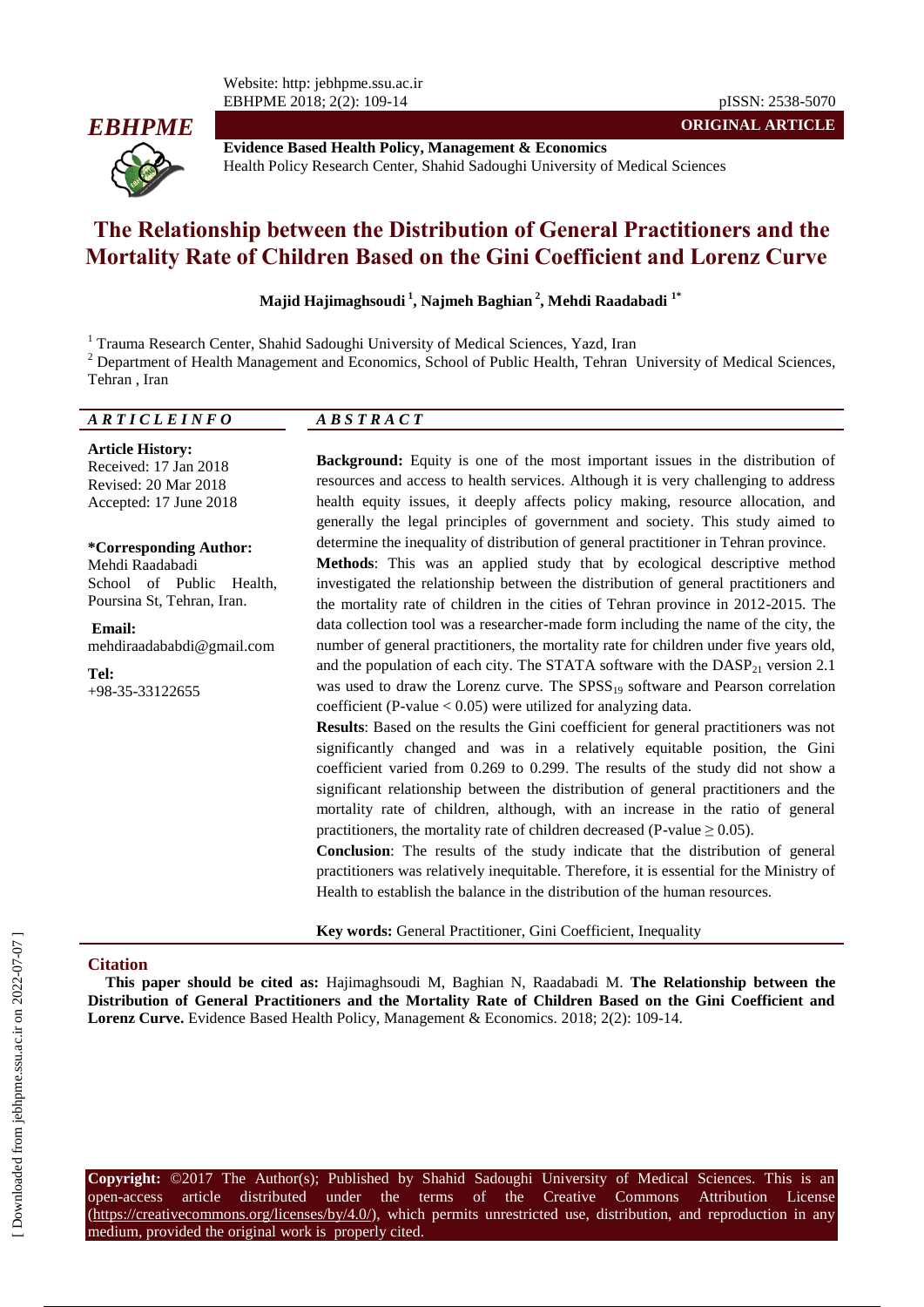

#### **Introduction**

Health is one of the most fundamental human rights and should be equally accessible to all people in the community. Achieving this goal requires skilled human resources such as physicians, nurses and other healthcare professionals along with other resources that are considered as the main sources of health care organizations. However, the main problem in this area is the limited resources and unlimited needs of the community (1). Due to population growth social and economic systems has faced many challenges for providing equitable access, in particular, in the health sector  $(2)$ . Development of health facilities plays an important role in access to these services and as a result in promoting overall health; however, it does not necessarily mean better functioning of the health system or adequate access. Distribution and productivity of these facilities should be considered (3). Resource allocation, productivity, effective participation of local, national and international communities at all levels, along with respect for equity and access to decent quality health services are important principles in providing, maintaining and promoting human health (1). Human resources are the most important source of health in all countries (4). In fact, quality and equity, which are fundamental concepts in health systems, are closely linked to the human resources (5). Not only the quantity of human resources but also its distribution in different parts of a country, depending on the demographic, epidemiological and pathological characteristics is very important. The unreasonable increase in the human resources and their irrational distribution is waste of valuable resources. Distributing human resources polices are made at the macro level by the Ministry of Health. However, these policies are not enough to make doctors to work in rural and marginalized areas of the country; therefore, the Ministry of Health needs to use incentive policies. Mostly doctors prefer to work in urban areas due to good facilities and benefits, and in addition they can benefit from working in the private sector (6).

Consequently the geographical distribution of the human resources would be heterogeneous (7). Health workforce has a dynamic and variable nature, which has systematically made its distribution as a permanent concern for policymakers (8). Studies conducted by institutions and researchers at different times indicate a kind of inequality and imbalance in the distribution of human resources. The distribution of the hospital beds are varied in different provinces, in 2007 the number of hospital beds ranged from 86 to 126 beds per 100,000 population in provinces such as Sistani Baluchistan, South Khorasan and Kerman to 209 to 249 beds in Semnan, Tehran and Yazd (9). This degree of diversion and differences between the provinces in terms of resources distribution is considerable. Therefore, the present study was conducted to determine the distribution of general practitioners between 2012 and 2015.

# **Materials and Methods**

This was a descriptive-ecological study that investigated the relationship between equity of the distribution of general practitioners and the mortality rate of children in the cities of Tehran province between 2012 and 2015.

The data gathering tool was designed by the researcher based on the objectives of the study and the views of several experts. This form includes the name of the city, the number of general practitioners, and mortality rate of children under five years and population of each city, which was received after university official permission.

Researchers completed the forms by referring to the health and human resources deputy with the help of experts of the relevant units. Collected data were entered Excel software, then, in order to examine the distribution of general practitioners, each indicator entered the DASP software version 2.1; therefore, the index was calculated based on the population of the cities. Hence, each index was entered into the software and the Gini coefficient was estimated.

To draw the Lorenz curve, the STATA software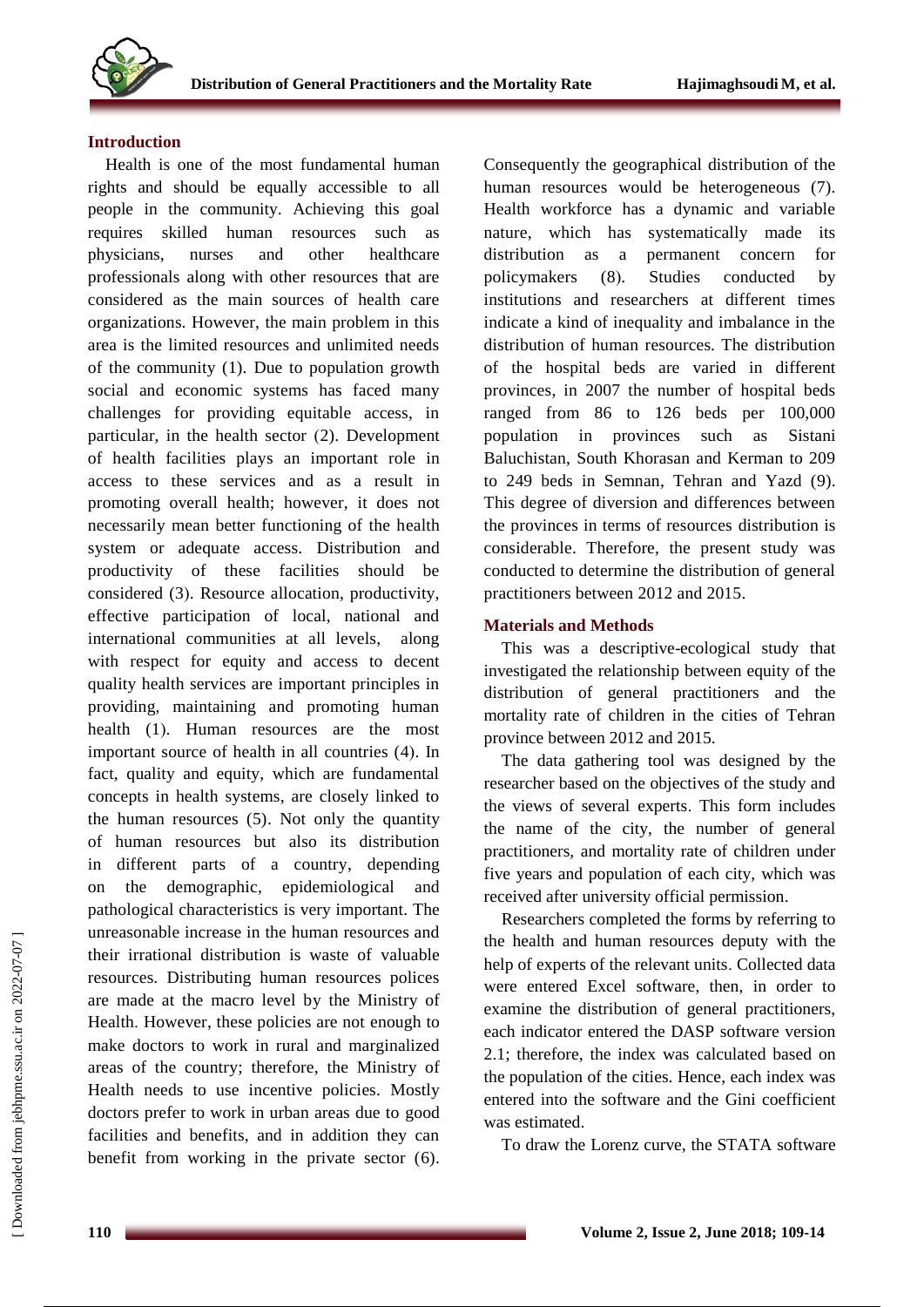with the DASP version 2.1 was used. The  $SPSS_{19}$ software and Pearson correlation coefficient  $(P-value < 0.05)$  were utilized to analyze the data.

## **Results**

The Gini coefficient for general practitioners based on population did not change significantly and was in a relatively equitable position; the Gini coefficient was varied between 0.267 and 0.299.

According to the results there was not a significant relationship between the distribution of general practitioners and the mortality rate of children; however, with an increase in the proportion of general practitioners, children mortality rate has decreased  $(P-value < 0.05)$ (Table 2).

**Table 1.** Gini coefficient for distribution of general practitioners in the cities of Tehran in 2012-2015

| Year | <b>Gini</b> coefficient |
|------|-------------------------|
| 2012 | 0.267                   |
| 2013 | 0.297                   |
| 2014 | 0.299                   |
| 2015 | 0.296                   |







| Year                                         | <b>Statistics</b>           | Mortality rate of children under five years |
|----------------------------------------------|-----------------------------|---------------------------------------------|
| Correlation coefficient (r)<br>2012<br>$P^8$ |                             | $-0.201$                                    |
|                                              | 0.21                        |                                             |
| Correlation coefficient (r)<br>2013          | 0.187                       |                                             |
|                                              | P                           | 0.28                                        |
| Correlation coefficient (r)                  | $-0.240$                    |                                             |
| 2014                                         | P                           | 0.09                                        |
| 2015                                         | Correlation coefficient (r) | 0.199                                       |
|                                              | P                           | 0.20                                        |

\*Significant at the 0.05 level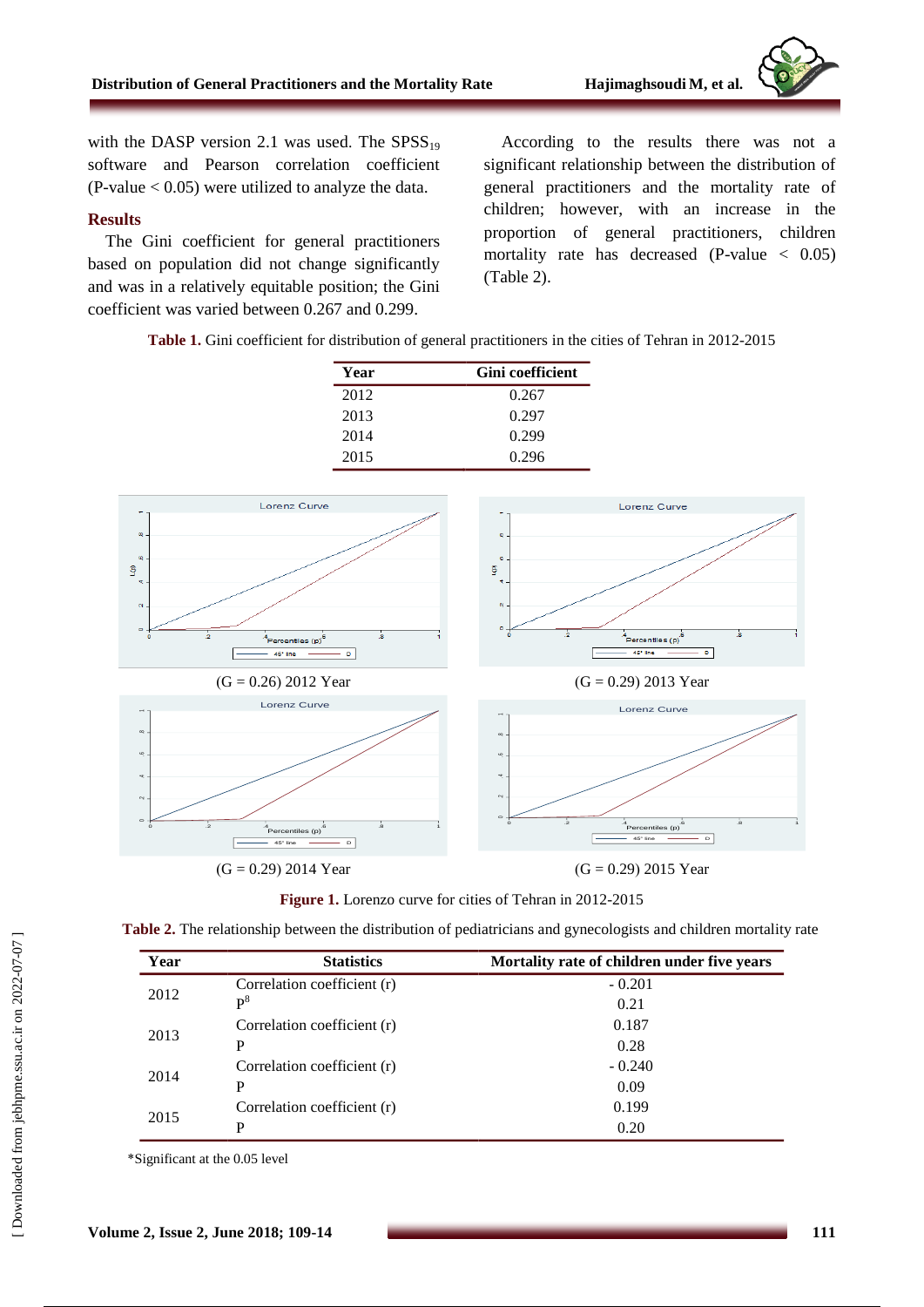

### **Discussion**

Distribution of general practitioners was relatively suitable; however, it was not distributed completely equitable. The results of a study in Shahr-e-Kord in this regard showed that distribution and access to health services was not equitable in health centers. Spatial distribution maps of population, distribution of health units, population covered by each health center indicate that north, north-east, south-west and south-east parts of the city lack the facilities and services; however, the inhabitants of the central areas of the city benefit more from such services. There is a functional interference in health centers; therefore, there is a waste of resources which is consistent with the results of the Shaeli study in the urban areas of Tehran (11). A study in Kermanshah showed that distribution of health centers is not according to population density and the centers have not been located in suitable places  $(12)$ . These results are consistent with the Zahedi asl (13) study that showed there is a significant difference in the access of health services in different regions of Iran. In the study of Taghvaee (14) on the distribution of health services in Iranian cities, the results are similar to present study and about 90% of the cities are deprived.

According to study of Sharifzadegan (15) on inequality in access to public health services in Isfahan, for the development of urban health, location of public health centers should be considered.

The Gini coefficient varied from 0.2 to 0.35 for general practitioners and specialists. Gini index from 0.2 to 0.3 show equity in the distribution ranges from 0.3 to 0.4 show inequality, and values between 0.4 and 0.6 represent a high degree of inequality in distribution. Values above 0.6 represent a complete inequality. Since the most important part of equity is the allocation and distribution of resources according to need (16), the present study was faced with a small degree of inequality in the distribution of health facilities. However, due to the fact that these centers were at the primary level of health services, even small inequality could lead to huge problems in the health system.

In the study of De Bruin et al. (17), in 24 Dutch university hospitals during 2004-2006, the Gini coefficient was 0.65 and 0.5, which clearly indicates unequal distribution of hospitals beds. Toiea Horo et al. (18), investigated the geographical inequality in resource allocation in the United States, they had pointed to a downward trend in the distribution of doctors to hospital beds over a 30-year period. Considering variables such as the number of physicians as the basis of equity, there was inequity in health services in some areas. Although equity in the distribution of health resources, and especially measuring it, is so challenging, it has a major impact on the policy making and resources allocation (19).

The World Health Organization has also emphasized on equity in the distribution of resources, inequality in the geographical distribution of health resources poses difficulties for people to access these services (20).

Developing countries due to the weakness in the recording systems, collecting, storing and analyzing information face more inequity in distribution of resources; hence, it should increasingly focus on the level of geographical equity in the distribution of health resources as a public health index (21).

# **Conclusion**

The results of the study indicate that the distribution of general practitioners is inequitable. Therefore, in order to establish the balance in the distribution of the general practitioner, it is essential for the Ministry of Health to assess the human resources in its centers.

# **Acknowledgements**

The authors express their gratitude to the authorities of the relevant departments for their help in conducting this study. This research has been supported by Tehran University of Medical Sciences & health Services grant 93-04-61- 27409.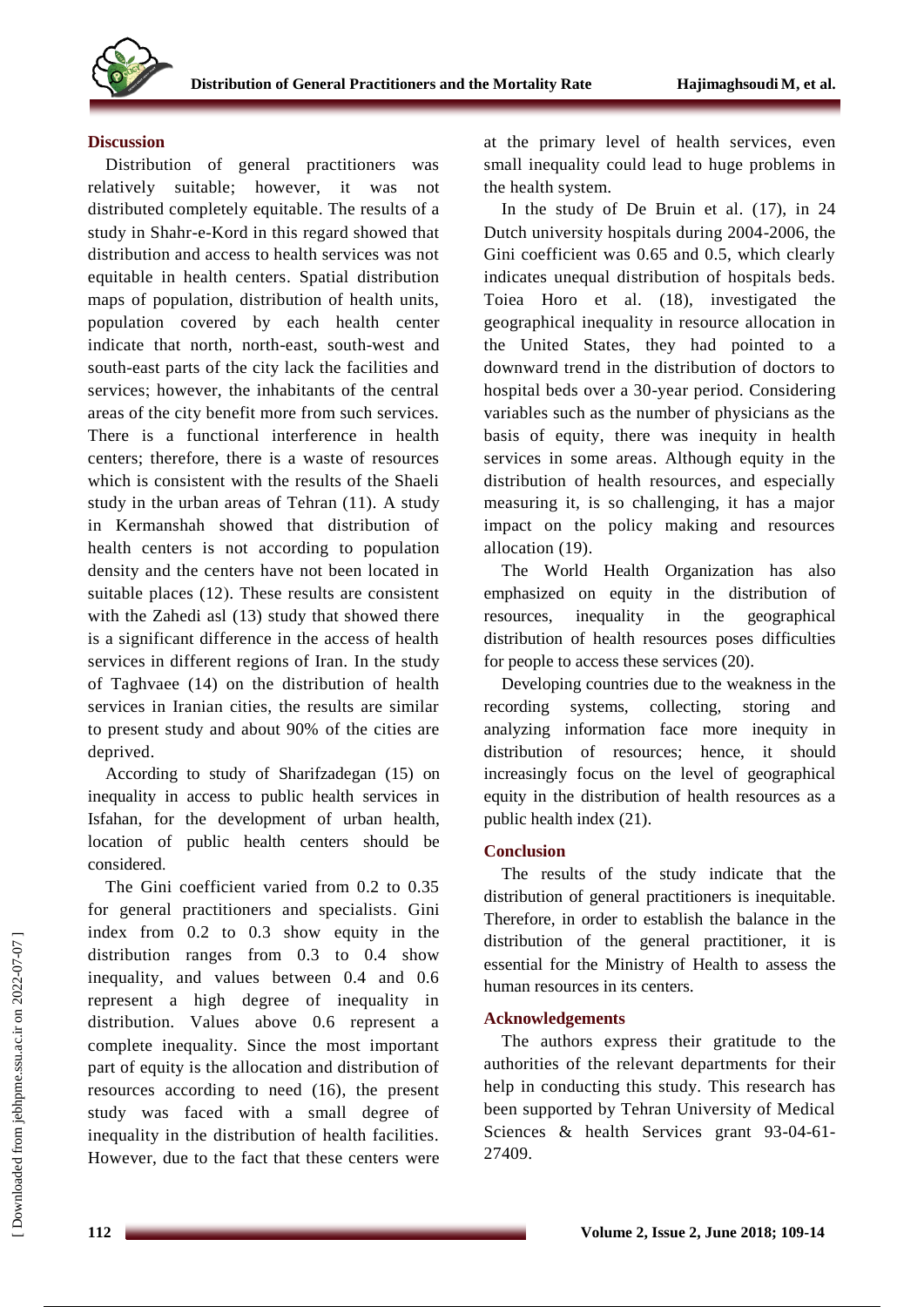# **Conflicts of Interest**

The authors declare that they have no conflicts of interests.

# **Authors' contributions**

Raadabadi M designed research; Raadabadi M conducted research; Baghian N and Raadabadi M

# **References**

- 1) Karimi I, Azimi L. Evaluation of the distribution of health personnel of medical universities of Iran by using the Jinni index during the years 2001-2005, Social Security Journal. 2005; 5(26):7-10. [In Persian]
- 2) Tabibi J. Total Quality Management in the Health Care System. Tehran: Jahan-e-Rayaneh; 2005.
- 3) Karimi I. Health Economics (Vol 1). Tehran: Gap Publication, 2004 .
- 4) Sedaghani I. Hospital Organization and Management (Vol I), Tehran: Jahan-e-Ryaneh; 1998.
- 5) Kobayashi Y, Takaki H. Geographic distribution of physicians in Japan. Lancent 1992; 340 (8832): 1391-3.
- 6) Fruen MA, Cantwell JR. Geographic distribution of physicians: past trends and future influence. Inquiry. 1982; 19(1): 44-50.
- 7) Anderson M, Rosenberg MW. Ontario's underserviced area program revisited: an indirect analysis. Soc Soi Med 1990; 30(1): 35-44 .PMID: 2305282.
- 8) Gravelle H, Sutton M. Trends in geographical inequalities in provision of general practioners in England and Wales. Lancent. 1998; 352 (9144):1910-20. DOI: https://doi.org/10. 1016/ S0140-6736(05)60402-3.
- 9) Statistical Yearbook of the Country, Statistics Center of the country, 2009.
- 10) Nasiripour AA, Raeissi P, Asgari AA. Analysis of the spatial distribution of health care centers of Shahrekord by geographical information system. Journal of Shahrekord University of Medical Sciences. 2015; 16(6): 19-27.

analyzed data; and Hajimaghsoudi M and Raadabadi M wrote the paper. Raadabadi M had primary responsibility for final content. All authors read and approved the final manuscript.

- 11) Shaali J. Spatial distribution of health services urban centers in Tehran. J Geogr Res. 2001; 38(1):19-31. [In Persian]
- 12) Reshadat S, Saedi S, Zangeneh A, Amooie MR, Karbasi A. Equity in Access to Health Care Using Geographic Information System: a Kermanshah Case Study. 2014; 24(115): 134-40. [In Persian]
- 13) Zahedi Asl M. Foundations of the social welfare, 2th ed. Tehran: University of Allameh Tabatabai; 2011.
- 14) Taghvai M, Shahyvandy A. Dispersion of health services in the Iranian citys. Journal Social Welfare. 2011; 10(39): 33-54. [In Persian]
- 15) Sharifzadegan M, Mamdohi M. A P-medianmodel-based Analysis of Spatial Inequality in Accessibility to Public Health Care Intended for Urban Health Development in Isfahan City. Social Welfare Quarterly. 2010; 10(37): 265-85. [In Persian]
- 16) Ameryoun A, Meskarpour-Amiri M, Dezfuli-Nejad M, Khoddami-Vishteh H. Tofighi Sh. The assessment of inequality on geographical distribution of non-cardiac intensive care beds in Iran. Iranian journal of Public Health. 2011; 40(2): 25-33.
- 17) De Bruin A, Bekker R, Van Zanten L, Koole G. Dimensioning hospital wards using the Erlang loss model. Annals of Operations Research. 2010; 178(1): 23-43.
- 18) Horev T, Pesis-Katz I, Mukamel DB. Trends in geographic disparities in allocation of health care resources in the US. Health policy. 2004; 68(2): 223-32.